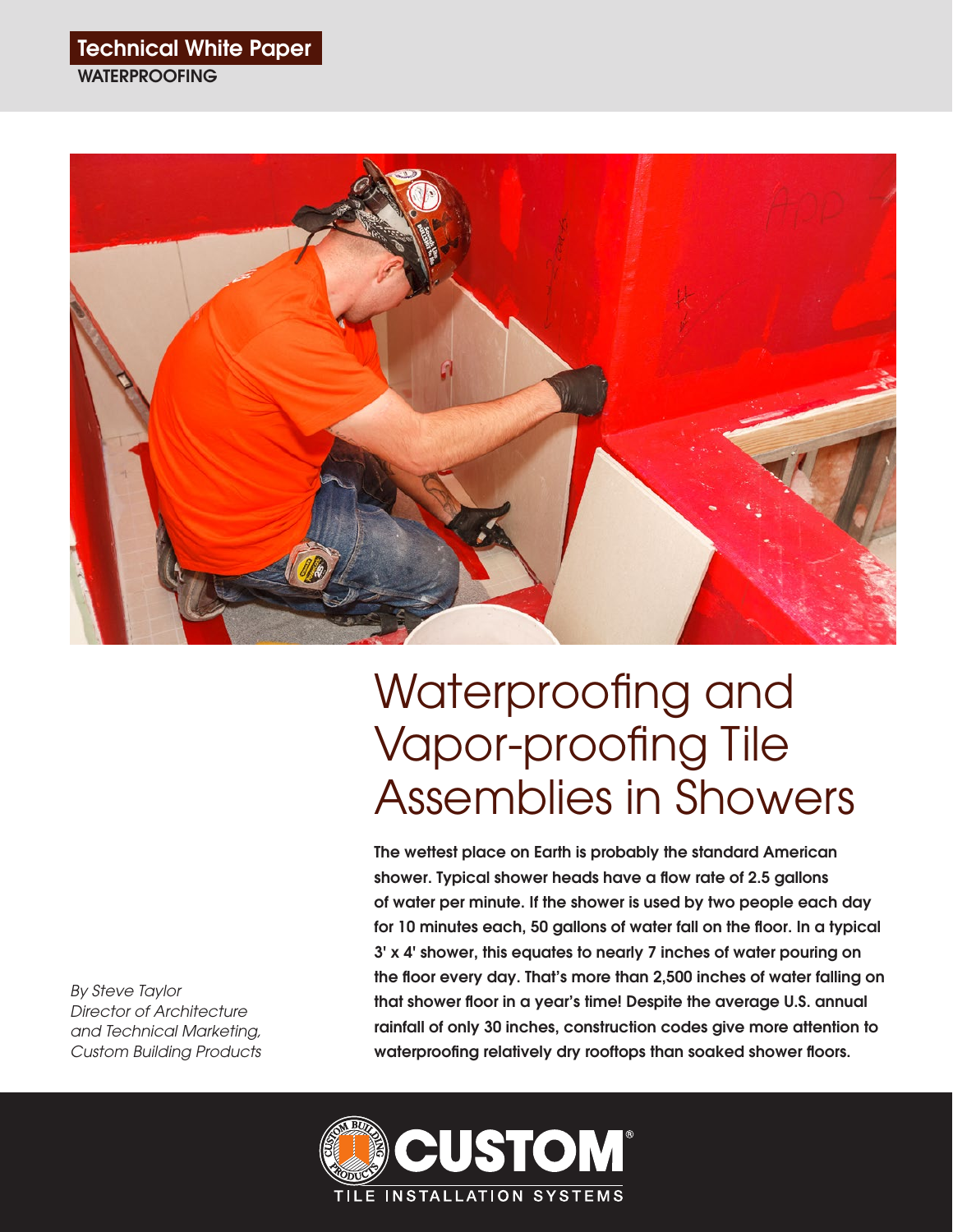# Technical White Paper **WATERPROOFING**



 **ANSI A118.10 not only assures that the membrane is waterproof, but that it has the strength to hold up for the life of the tile assembly.**



#### Codes and Standards

The International Building Code (IBC) details roofing construction and the need for weatherproofing. The complete structure of the roof and the materials needed are identified to ensure that water does not enter the house. Chapter 27 of the IBC details the requirements for installation of a shower and describes the materials needed for the shower pan in section 2709, but little else about the construction of the shower. It is even more vague on waterproofing the walls of the shower for tiles and any surrounding areas that may get wet. However, it is critical that showers are completely waterproof considering the amount of water hitting the floor.

The tile industry has responded to the shortcomings of the codes and has established recommendations for waterproofing not only typical showers in residential applications, but also commercial gang showers and popular steam showers. Tile Council of North America (TCNA) establishes the ANSI standards used for tile installation in showers through a consensus process involving manufacturers of tile and tile installation products. These recommendations are compiled in the TCNA Handbook for ceramic, glass and natural stone tile installation. The Ceramic Tile Education Foundation, an offshoot of TCNA, trains and certifies installers in the proper way to construct a tiled shower and prevent the structural damage that can be caused by leaks in the assembly.

#### Combating Moisture Intrusion

Tile is generally installed in showers precisely because those areas are routinely exposed to excessive amounts of water. Water migration into wall cavities and through the shower flooring can cause expensive damage to the building's structure and create an environment that invites mold growth. This can lead to Sick Building Syndrome and health issues to those living or working in that area. It is increasingly important in today's structures to thoroughly waterproof wet areas to protect the building and its occupants.

There is a common misconception that ceramic tiled surfaces are waterproof, but they are not. If a cement-based grout is used, the water will penetrate the grout and work its way to the substrate through the micro-capillaries that are found in all cement grouts. Even treating the grout joints with penetrating sealers will not eliminate water intrusion completely. The grout is not the only area for water migration, as the tile itself can have enough porosity to allow water to penetrate through. Over time, grout can also separate from the edge of the tile due to substrate movement and allow water to seep through the minute spaces between the tile and grout. To assure that the tile assembly is waterproof, it is important to install a waterproof membrane before the tile is set. Install the membrane just below the tile bonding mortar as close to the tile as possible. This will minimize the amount of water in the assembly and immediately stop moisture penetration into the substrate and beyond.

Waterproof membranes that are used in the installation of tile per one of the many details in the TCNA Handbook must meet the requirements of ANSI A118.10. This standard not only assures that the membrane is waterproof, but that it also has the strength to hold up in the tile installation for the life of assembly. ANSI A118.10 states the requirements for a "Load Bearing, Bonded, Waterproofing Membrane for Thin-Set Tile and Dimension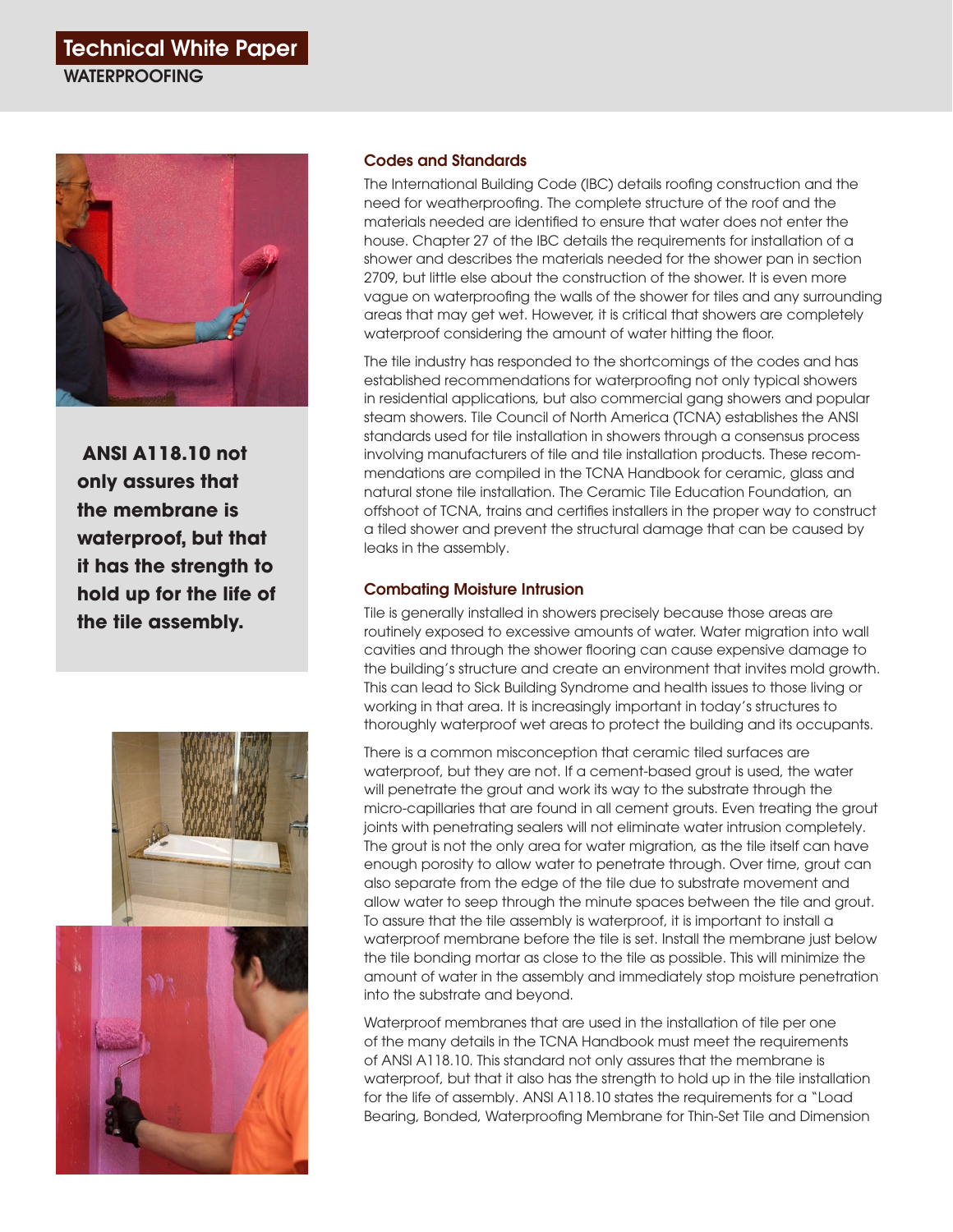# Technical White Paper

**WATERPROOFING** 



Stone Installation." It applies to "trowel applied, liquid and sheet membranes." This language can cause uncertainty when selecting a waterproofing membrane. All conforming membranes will waterproof the tile assembly to the industry standards. In many cases, it comes down to an installer's familiarity with the method and the amount of time available to complete the project. It is even more important that the selection meets the demands of the actual tile project and expectations of the owner.

#### Sheet Membranes

Prefabricated sheet waterproofing membranes are available in many different compositions and styles, and each has a unique method of installation. It is important to become familiar with the particular membrane and how it is installed before beginning the installation project. The most common sheet membranes are plastic or elastomeric sheets that have to be bonded to the substrate prior to the installation of tile to their surface.

Some membranes are coated with a pressure-sensitive adhesive backing, while others are installed with a separate adhesive or cement mortar. While prefabricated sheet membranes may seem fast and easy, care must be exercised to make sure the membrane is installed properly. Be sure to allow time for all required steps and factor that into the membrane decision.

Nearly all pressure-sensitive, adhesive-backed membranes require a primer be applied to the substrate before adhering the membrane to the surface. These primers are generally water-based polymer dispersions. They are rolled or brushed on the surface and must be completely dry before bonding the membrane to the primer. Depending on environmental conditions, drying the primer can take an hour or more.

Membranes that do not have a pressure-sensitive adhesive backing must be bonded to the substrate with an adhesive. Most commonly, this is a cement-based thin-set mortar which can take some time to cure depending on site conditions. The thin-set mortar is spread on the substrate with a notched trowel, and the membrane is rolled into the wet thin-set mortar. If the mortar skins over before the membrane is rolled into place or the membrane is walked on before the thin-set mortar has cured, the bond between the membrane and substrate can be broken. This can lead to hollow-sounding spots and the possible failure of the tile assembly. Generally, the installed membrane should remain undisturbed for 24 hours to allow the thin-set mortar under the membrane to fully cure.

Since a prefabricated sheet membrane is not produced to fit the area of the tile installation in one piece, smaller strips (generally 36" wide) have to be pieced together on large projects. To maintain waterproofing, it is important that the seams where the sheets come together are properly treated and sealed. There are various ways to do this, and the manufacturer's directions must be followed. It is also important to follow directions when transitioning surface planes (horizontal to vertical), fitting the membrane into corners or around plumbing protrusions. If uncertain about making properly fitting corners from a sheet membrane, some membrane manufacturers offer preformed corners to satisfy the need for properly fitted membranes. Remember that water can get through the smallest opening. If the seams are not properly treated and all gaps filled with the appropriate sealant, water may leak through and damage surrounding areas.



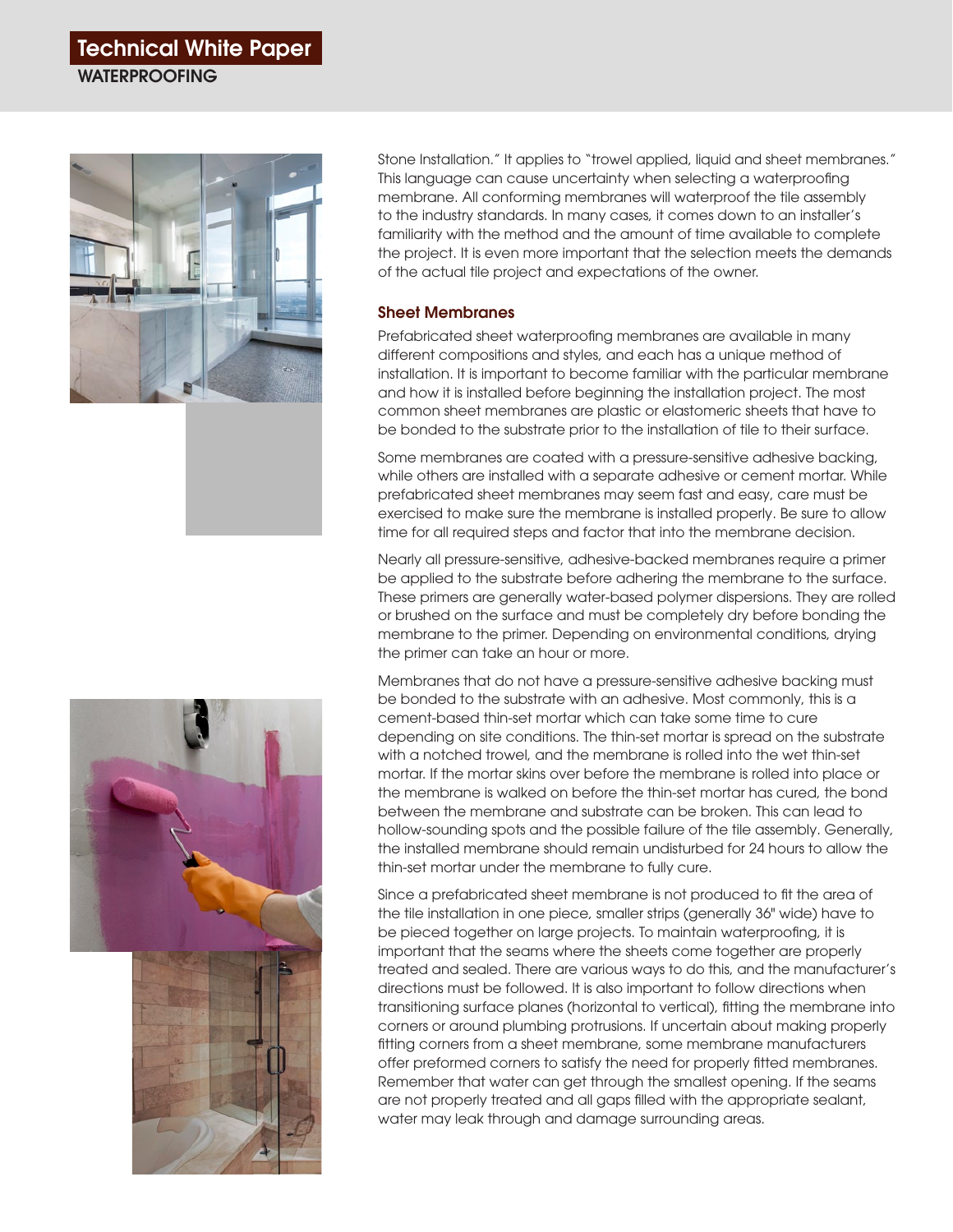### Technical White Paper **WATERPROOFING**



**A liquid-applied waterproofing membrane eliminates much of the hassle of installing prefabricated sheets.**



**Brushing, troweling, rolling and spraying are all appropriate methods for applying RedGard®.**

Prefabricated sheet membranes are typically not as fast and easy to install as advertised. The contractor must gather all of the components (membrane, preformed corners, bonding mortar, primer and sealant), each piece must be cut, and then a significant number of steps must be performed to assure a watertight assembly. Sheet membranes are also typically more costly than liquids. Application labor is extended and there is waste from scraps when fitting the membrane into the space and around intrusions into the space. Be sure to allow for the increased labor and materials during the planning phase of the project.

#### Liquid Membranes

A liquid-applied waterproofing membrane eliminates much of the hassle of installing prefabricated sheets. There are no primers to apply, no seams to treat and all transitions up walls and through corners are continuous. The liquid-applied membrane is simply brushed, rolled or sprayed onto the substrate and allowed to dry. To assure a continuous film with no voids, a second coat is applied over the first. There is no need to purchase special pieces for corners and waste is minimal since all the liquid is applied to the surface to be waterproofed. With the use of a liquid-applied waterproofing membrane, you are guaranteed a monolithic membrane throughout the tile installation with no seams that require extra labor.

RedGard® Waterproofing and Crack Prevention Membrane is a ready-touse, liquid-applied, elastomeric membrane. RedGard easily creates a continuous waterproofing barrier with outstanding adhesion. It bonds directly to clean metal drains, PVC, stainless steel and ABS drain assemblies for use in any shower application. RedGard meets the requirements of ANSI A118.10, is IAPMO approved and also meets Uniform Plumbing Code specifications for use as a shower pan liner.

Brushing, troweling, rolling and spraying are all appropriate methods for applying RedGard. If using a trowel, spread the material with the trowel held at a 45° angle, and then flatten the ridges. If using a roller or brush, apply a continuous, even film with overlapping strokes. For extra protection, embed a 6" wide fiberglass mesh into the membrane for changes of plane and for gaps 1/8" or greater. Depending on site conditions, it typically takes 1-1.5 hours to dry and turn from pink to red. After the first coat turns red, inspect the film for integrity and fill any voids or pinholes with additional material. Apply a second coat of RedGard at right angles to the first coat.

For general waterproofing, apply half a gallon of RedGard over 55 SF. Once dry, apply the remaining half-gallon as a second coat. To meet IAPMO standards as a shower pan liner, apply each coat to cover 40 SF per half-gallon, or one gallon total per 40 SF.

For information about using liquid membranes to treat large or exterior areas efficiently, see our White Paper titled *Benefits of Liquid Membranes*.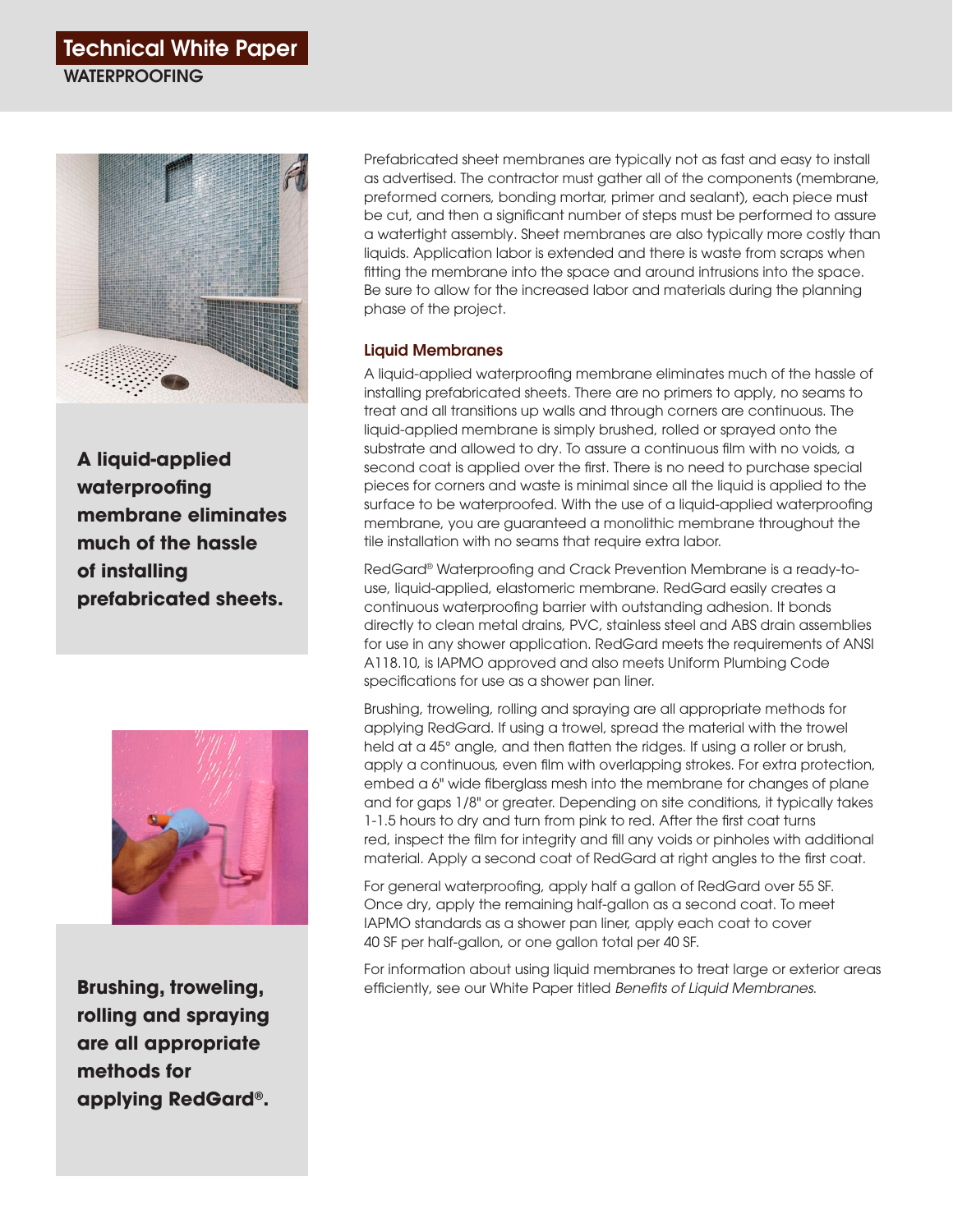# Technical White Paper

**WATERPROOFING** 



**The use of spray equipment can greatly speed the installation of liquid-applied membranes on larger projects.**



#### Vapor-proofing

RedGard can also be used to effectively vapor-proof steam rooms and gang showers. The TCNA Handbook requires a waterproofing membrane with vapor permeance less than 0.5 perms (per ASTM E96 E) for continuous use steam showers to protect adjoining surfaces. RedGard exceeds this requirement and can be safely used toward waterproof and vapor proof steam room or steam shower installations. TCNA detail SR613 and SR614 both show the need for a surface mounted waterproofing membrane on floors, walls and ceilings.

It is important that both floor and ceiling are pitched to evacuate water. The floor should be sloped the standard ¼" per foot, but the ceiling should be sloped 2" per foot and the slope should be to the walls to prevent occupants from being dripped on with scalding water. Because of RedGard's low moisture permeance, a moisture barrier is not needed behind the cement backerboard or mortar bed in hollow wall construction.

For information, see our Technical Bulletins titled *RedGard Exceeds Waterproofing Requirements for Steam Showers*

#### Spray Application

The use of spray equipment can greatly speed the installation of liquidapplied membranes on larger projects. The membrane can be applied to the surface in less than a third of the time required to roll, brush or trowel on the liquid, with even more time saved over cutting and placing a sheet membrane. The concept of airless sprayers has become commonplace; it is simply applying the materials without conventional air-powered spray systems. This eliminates the need for air compressors and bulky hoses. Appropriate airless spray equipment can be purchased or rented. For additional details, see our Technical Bulletin titled *Spray Application of RedGard Membrane* on the use of airless sprayers.

#### Waterproofing Drains

It is important to tie the waterproofing membrane into the drains in the shower. All floors should be pitched to the drain at the recommended 1/4" per foot to assure evacuation of all water. Standing water in a shower can lead to premature failures in the shower system. The TCNA Handbook details many shower receptors and shows how to properly tie a membrane into a drain. For instance, TCNA details B414 and B415 show the waterproof membrane as the shower pan liner that is clamped into a traditional drain. The waterproof membrane is placed under the mortar bed and applied directly to the lower flange of the drain; it is important to keep the liquid membrane out of the weep holes.

In B421, the waterproofing membrane is applied over the mortar bed. The membrane is diverted to the lower drain flange near the drain and a small amount of mortar is placed over the membrane to fill the void at the drain. The advantage with this method is that the entire mortar bed under the tile is not exposed to water. This reduces the moisture in the mortar and the room, which reduces the risk of mold growth. A third option uses a drain with an integrated bonding flange and is detailed in F422. This method eliminates the last remaining mortar above the membrane and directs all water straight down the drain. This minimizes any saturation in the tile assembly that can evaporate into the environment.